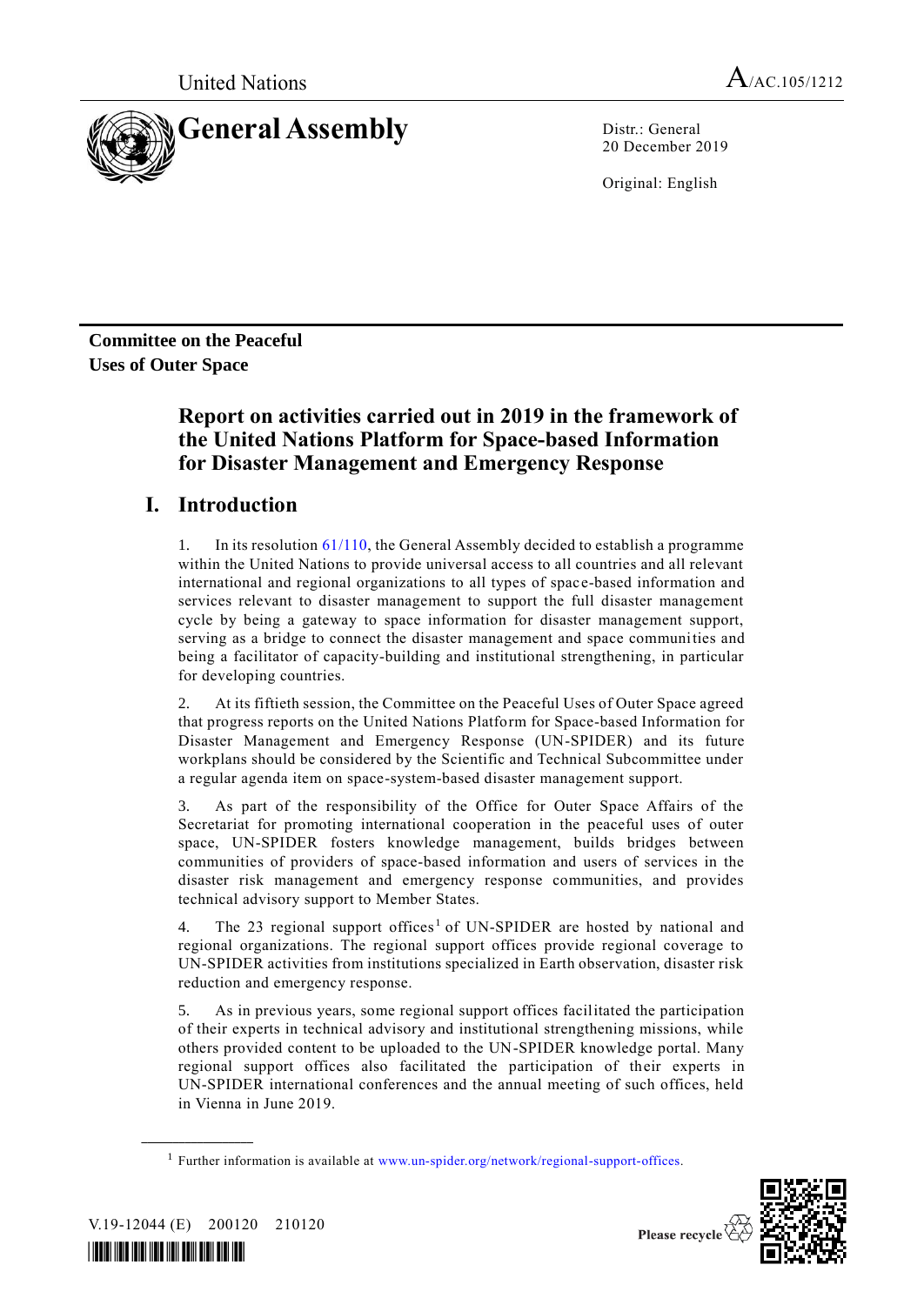6. The present report contains a summary of activities carried out under the UN-SPIDER programme in 2019.

# **II. Activities carried out in 2019**

7. The work carried out by UN-SPIDER in 2019 was implemented with the resources allocated through the regular budget of the United Nations and with voluntary and in-kind contributions from Member States and collaborating entities.

8. UN-SPIDER regional support offices, donors and other partners met in Vienna on 18 and 19 June 2019 in the context of the sixty-second session of the Committee on the Peaceful Uses of Outer Space. The meeting served as an opportunity to provide updates on present and upcoming activities and discuss contributions by the regional support offices and partners.

9. As part of its technical advisory support activities (see section A below), UN-SPIDER conducted one technical advisory mission and six institutional strengthening missions. The programme also provided technical advisory support through the generation of tailor-made space-based information to countries that have experienced floods (Cameroon), droughts (Namibia), volcanic activity (Guatemala and Indonesia) and landslides (Cameroon, Colombia and Guatemala).

10. The outreach activities conducted by UN-SPIDER (see section B below) included eight workshops, conferences, training courses and side events organized in China, Germany, India, the Republic of Korea and Switzerland. In addition, the programme organized and contributed to various outreach activities and co -organized with the World Meteorological Organization (WMO) the Second Multi-Hazard Early Warning Conference, held in Geneva on 13 and 14 May 2019.

11. The programme supported emergency responses in several countries and promoted the universal access initiative of the Charter on Cooperation to Achieve the Coordinated Use of Space Facilities in the Event of Natural or Technological Disasters (also referred to as the "International Charter on Space and Major Disasters") among disaster management authorities of seven countries (see section D below).

# **A. Technical advisory support**

12. The activities carried out in 2019 included one technical advisory mission to Peru and six institutional strengthening missions to Cameroon, Ecuador, Ethiopia, the Lao People's Democratic Republic, Mongolia and Myanmar.

#### **1. Institutional strengthening mission to Myanmar, 11–15 March 2019**

13. This activity was a follow-up activity to the UN-SPIDER technical advisory mission conducted in March 2012 and institutional strengthening missions carried out in 2012, 2016 and 2017. It was supported by the Ministry of Social Welfare, Relief and Resettlement and the United Nations Human Settlements Programme (UN-Habitat).

14. The programme included an advocacy meeting at the ministerial level and two training programmes – one for 25 officials from the Department of Disaster Management of the Ministry of Social Welfare, Relief and Resettlement and one for 25 officials from key line ministries. The programme had an impact at the policy level and enhanced capacity for using space-based technologies for disaster management.

# **2. Institutional strengthening mission to the Lao People's Democratic Republic, 18–22 March 2019**

15. This activity was a follow-up activity to the UN-SPIDER technical advisory mission conducted in 2015 and the institutional strengthening mission carried out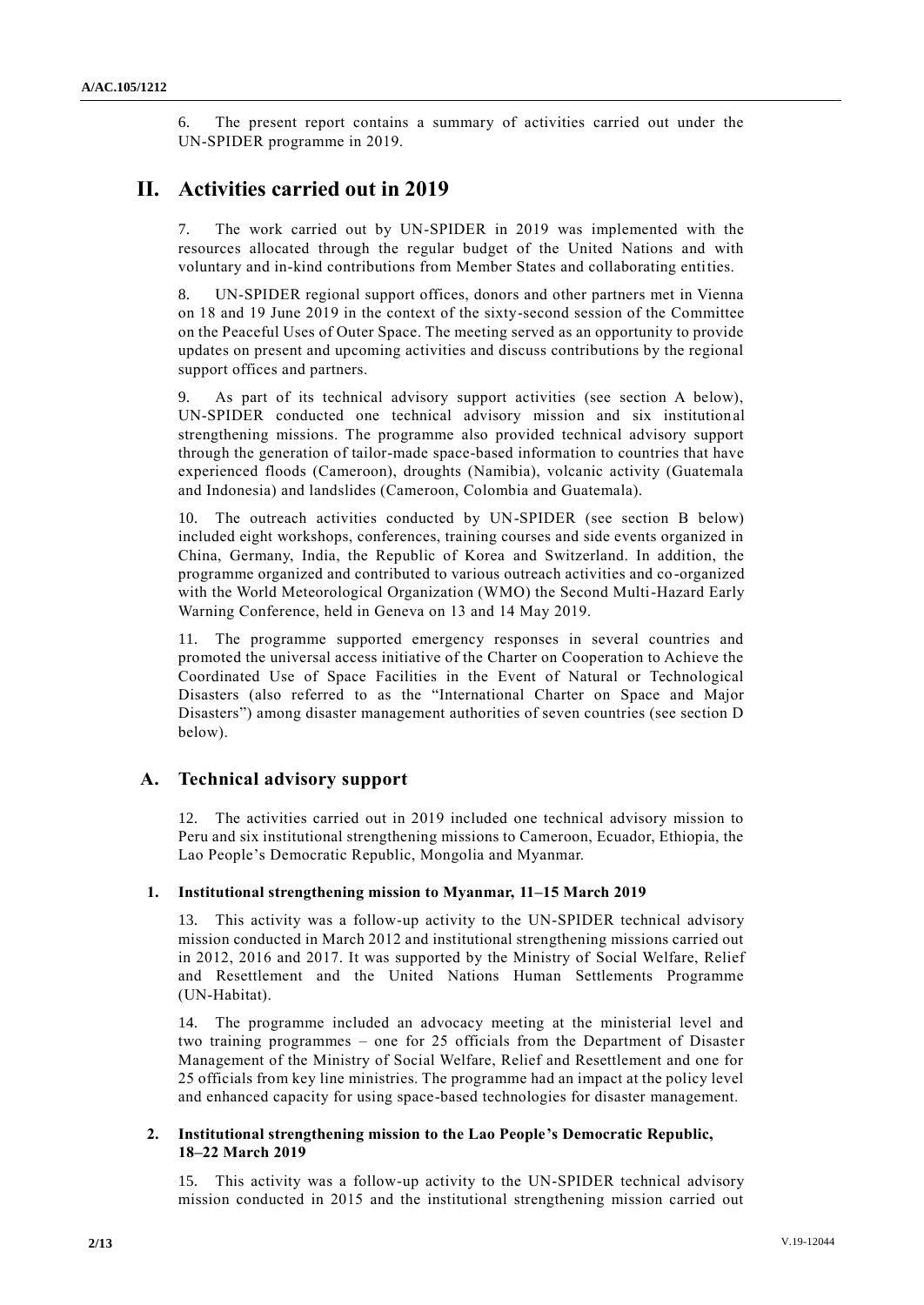in 2016. It was supported by the Ministry of Science and Technology, UN-SPIDER regional support offices, the International Water Management Institute and the Asian Disaster Preparedness Centre.

16. The programme contributed to the Association of Southeast Asian Nations workshop on the application of geospatial information on statistical data for sustainable development and the conduct of a national training programme on Earth observation-based mechanisms and tools for assessing flood risk and rapid response during floods. It strengthened the skills of 25 participants and the Lao National Geospatial Information Utilization and Management voluntary community, which was established in 2016 with the assistance of UN-SPIDER, in utilizing emergency response maps.

#### **3. Technical advisory mission to Peru, 1–5 April 2019**

17. UN-SPIDER carried out this mission at the request of the National Institute for Civil Defence and the National Aerospace Research and Development Commission and with the support of experts from the National Commission on Space Activities of Argentina, the Agustin Codazzi Geographic Institute of Colombia, the German Aerospace Centre, the Mexican Space Agency and the Federal University of Santa Maria of Brazil.

18. The five-day mission included meetings with high-ranking officers of the National Institute for Civil Defence and the National Aerospace Research and Development Commission, visits to 13 Government agencies and universities, and an inter-institutional workshop with government agencies, universities and non-governmental organizations. The mission took note of the advances by the Commission in its efforts to promote the use of satellite imagery from PeruSAT-1 and other satellites; and in the use of such satellite imagery by the National Institute for Civil Defence and other government agencies in their routine tasks.

### **4. Institutional strengthening mission to Ecuador, 8–12 April 2019**

19. UN-SPIDER carried out an institutional strengthening mission to Ecuador at the request of the National Risk and Emergency Management Service of Ecuador. The Military Geographic Institute of Ecuador, the Agustin Codazzi Geographic Institute of Colombia, the Federal University of Santa Maria and the Ecuadorian Space Institute supported the mission.

20. The mission included a training course that was conducted at the premises of the Military Geographic Institute and targeted 21 participants from various institutions selected by the National Risk and Emergency Management Service. The participants were trained in the use of three UN-SPIDER recommended practices to generate useful information regarding floods, droughts and forest fires.

# **5. Institutional strengthening mission to Cameroon, 15–19 July 2019**

21. UN-SPIDER carried out an institutional strengthening mission to Yaoundé from 15 to 19 July at the request of the Ministry of Territorial Administration. The objective of the mission was to strengthen the capacities of the Department of Civil Protection in using space-based information at all stages of the disaster management cycle.

22. The mission included meetings with the Prime Minister, the Minister of Territorial Administration and the Director and staff of the Department of Civil Protection, and addressed ways to institutionalize the use of space -based information in disaster risk reduction, preparedness, response and recovery efforts, and to promote data-sharing and coordination among relevant stakeholders in the country, especially in emergency response efforts.

23. A two-day workshop on emergency operations centres, organized by the Department of Civil Protection and UN-SPIDER, brought together 52 participants from 36 institutions, including ministries, Government agencies, United Nations agencies, humanitarian organizations and the private sector.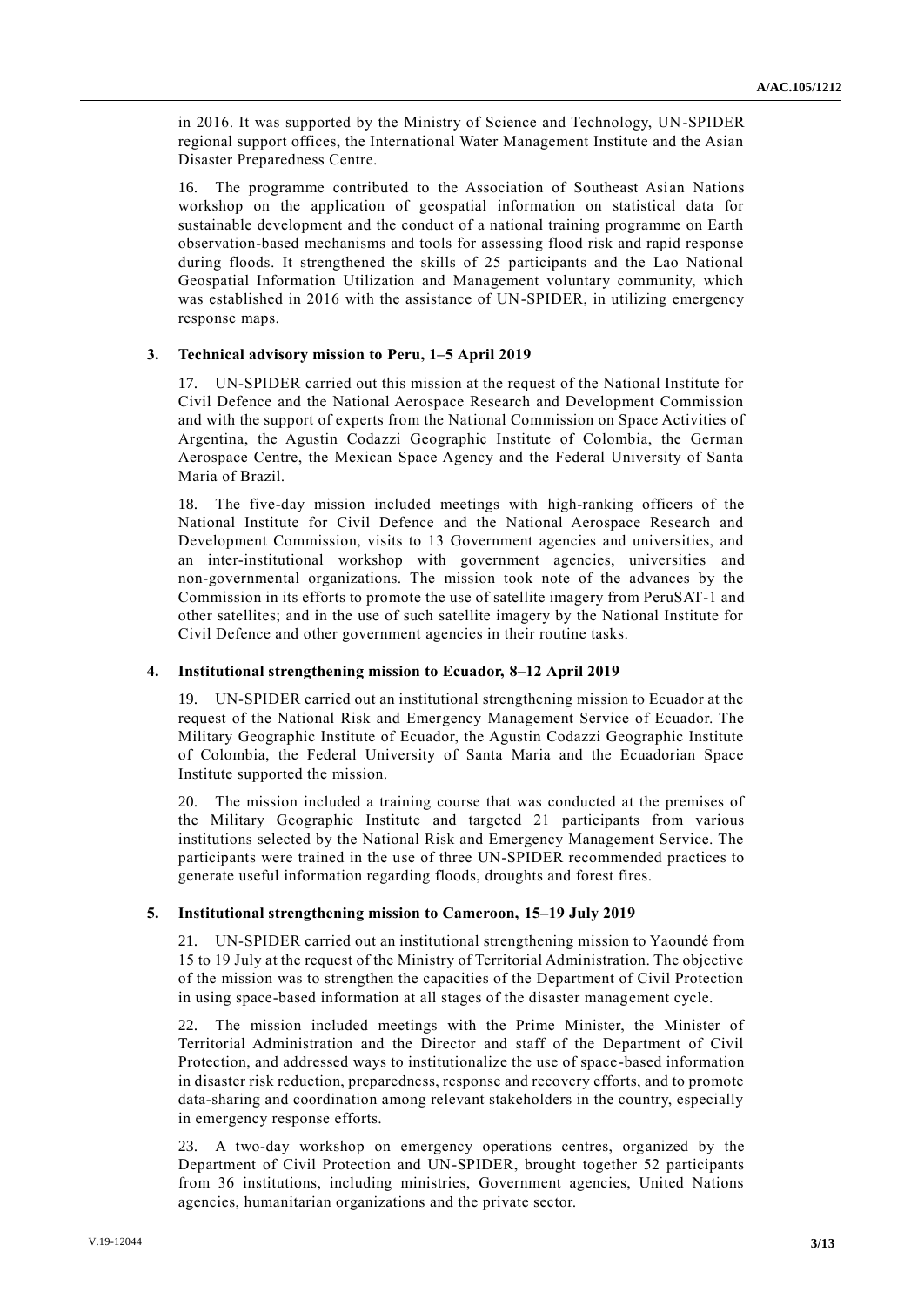### **6. Institutional strengthening mission to Ethiopia, 26–30 August 2019**

24. At the request of the Government of Ethiopia, UN-SPIDER carried out an institutional strengthening mission to Addis Ababa, from 26 to 30 August to support the country in making use of the benefits of space technology. The mission included meetings with a wide range of stakeholders to identify how space -based information was used in the context of disaster management and drought-monitoring in particular, and to make recommendations in those areas.

25. As part of the week-long mission, UN-SPIDER and the Ethiopian Space Science and Technology Institute convened a national workshop on drought monitoring, forecasting and prediction in Ethiopia using satellite-driven and in-situ-based measured products. The workshop brought together nearly 40 participants from national and international institutions, who discussed the establishment of a drought monitoring team in Ethiopia to develop integrated meteorological, hydrological and agricultural drought forecasting services.

### **7. Institutional strengthening mission to Mongolia, 2–4 September 2019**

26. The UN-SPIDER mission to Mongolia focused on exploring the current usage of space-based and geospatial systems at the National Emergency Management Agency, in order to review progress and provide a follow-up in the context of the recommendations of the report produced following the technical advisory mission, including assistance to become an authorized user of the International Charter on Space and Major Disasters. UN-SPIDER also conducted a one-day national workshop for stakeholders from various ministries and a meeting with high-level officials of the National Emergency Management Agency.

# **8. Creation of a geospatial dashboard for reporting on targets of the Sendai Framework for Disaster Risk Reduction 2015–2030, Sri Lanka**

27. A UN-SPIDER expert visited the Disaster Management Centre of Sri Lanka in order to create a geospatial dashboard. The dashboard identifies indicators of the Sendai Framework that can be supported by Earth observation data and compiles key data sources available in the public domain and within Government agencies in Sri Lanka.

28. Once the data needed for monitoring targets of the Sendai Framework are available, an improved tool may be offered to the South Asia region through ongoing cooperation between the South Asian Association for Regional Cooperation Disaster Management Centre in India and the Office for Outer Space Affairs.

# **9. Mapping support to Guatemala in relation to the activity of Fuego volcano**

29. At the request of the National Coordinating Agency for Disaster Reduction and the National Institute for Seismology, Volcanology, Meteorology and Hydrology of Guatemala, a visiting scientist from Mexico collaborating with UN-SPIDER developed a high-resolution digital elevation model using stereoscopic SPOT 7 satellite imagery for the identification of areas with massive erosion and deposits.

#### **10. Anak Krakatoa volcanic activity**

30. The visiting scientist from Mexico collaborating with UN-SPIDER created a ground deformation model using multi-temporal differential interferometry analysis for the Anak Krakatoa volcano in Indonesia in order to identify indicators of volcanic activity that caused a massive landslide in December 2018, which, in turn, triggered a tsunami.

#### **11. Mapping support to Colombia in relation to slope instabilities in June 2019**

31. At the request of the National Disaster Risk Management Unit of Colombia, UN-SPIDER mobilized a small team of experts to make use of multi-temporal radar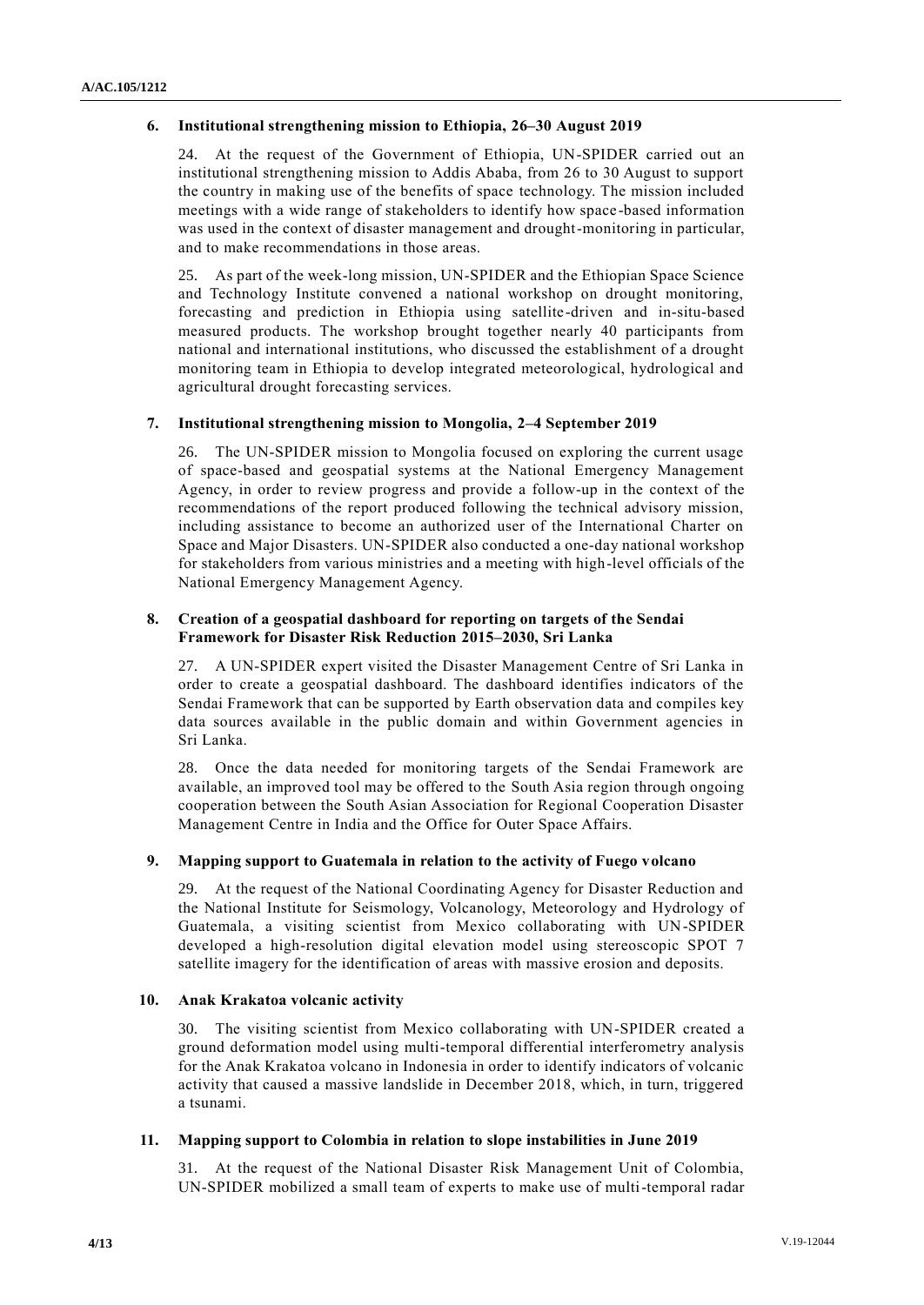interferometry in order to assess the instability of a mountain slope that had triggered a large landslide that had affected a major road in Colombia.

#### **12. Mapping support for Cameroon in relation to landslides in November 2019**

32. At the request of the Department of Civil Protection of Cameroon, UN-SPIDER conducted a multi-temporal radar interferometry assessment to detect the geological instability of the city of Bafoussam, where a landslide killed 50 people.

### **13. Mapping support for Guatemala in relation to landslides in November 2019**

33. At the request of the National Coordinating Agency for Disaster Reduction, UN-SPIDER also conducted a multi-temporal radar interferometry assessment to detect the geological instability of a neighbourhood in Guatemala City that had b een affected by a series of landslides.

# **B. Outreach and networking activities**

34. The present section covers: (a) events organized or co-organized under the UN-SPIDER programme; and (b) contributions to events organized on the initiative of various partner organizations.

#### **1. Events organized or co-organized under the UN-SPIDER programme**

# **(a) Second Multi-Hazard Early Warning Conference, Geneva, 13 and 14 May 2019**

35. UN-SPIDER co-chaired the Second Multi-Hazard Early Warning Conference, which was hosted by WMO at its headquarters in Geneva. The Conference was held prior to the 2019 Global Platform for Disaster Risk Reduction.

36. At the event, more than 320 participants from around the world and affiliated to international, regional, national and local public sector, civil society, private sector and academic institutions highlighted the need for better governance, partnerships, communication and science and technology for multi-hazard early warning efforts. UN-SPIDER also co-organized a side event on big data and space applications.

### **(b) UN-SPIDER expert meeting, Daejeon, Republic of Korea, 10 July 2019**

37. The UN-SPIDER expert meeting with the Republic of Korea was held at the Korea Aerospace Research Institute. The meeting was attended by representatives of the Institute, the Ministry of the Interior and Safety, the Ministry of Environment, the Environmental Satellite Centre of the Ministry of Environment, the Ministry of Foreign Affairs and the Ministry of Science, Technology and Information and Communications Technology. The participants discussed how activities related to space and disaster management could be streamlined.

# **(c) United Nations International Conference on Space-based Technologies for Disaster Risk Reduction on the theme "A policy perspective and commemoration of 10 years of the UN-SPIDER Beijing office", Beijing, 11 and 12 September 2019**

38. The United Nations International Conference on Space-based Technologies for Disaster Risk Reduction on the theme: "A policy perspective and commemoration of 10 years of the UN-SPIDER Beijing office" explored the role of space technologies in contributing to disaster risk reduction strategies, policies and actions, and to meeting global target E of the Sendai Framework. <sup>2</sup>

**\_\_\_\_\_\_\_\_\_\_\_\_\_\_\_\_\_\_**

<sup>2</sup> Substantially increase the number of countries with national and local disaster risk reduction strategies.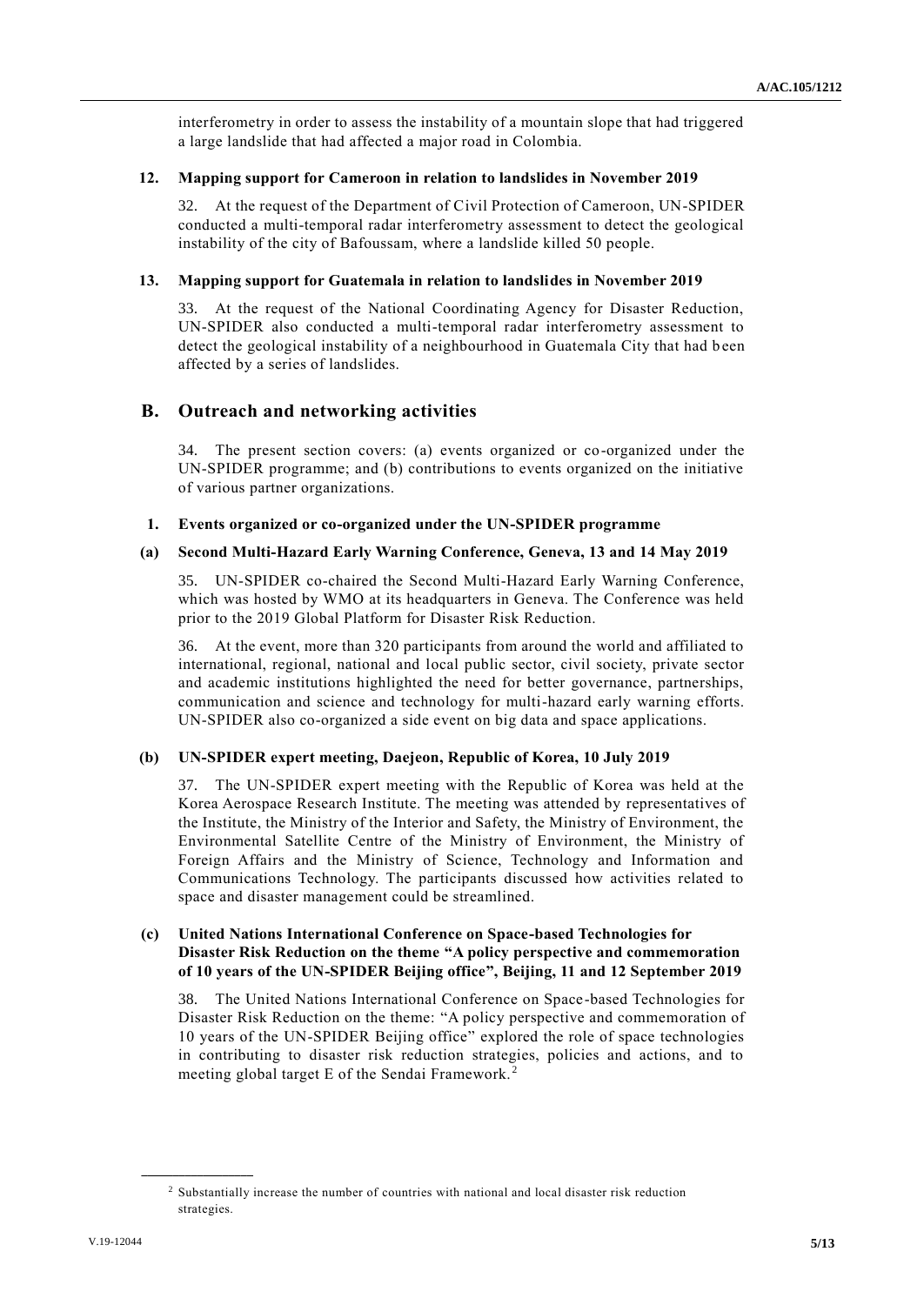39. The Conference marked the tenth anniversary of the establishment of the UN-SPIDER office in Beijing. To commemorate the occasion, a booklet was published that highlighted the activities and impact of the office over the past decade.<sup>3</sup>

40. The two-day long Conference was co-organized by UN-SPIDER and the Ministry of Emergency Management in collaboration with the Ministry of Foreign Affairs, the China National Space Administration and the Asia-Pacific Space Cooperation Organization. Approximately 100 people from 27 countries participated in the event.

41. The report on the International Conference [\(A/AC.105/1221\)](http://undocs.org/A/AC.105/1221) provides a detailed account of its proceedings.

# **(d) International training course on space-based technologies for disaster risk assessment, Beijing, 5–9 September 2019**

42. The training course was hosted by the Regional Centre for Space Science and Technology Education in Asia and the Pacific, based at Beihang University, Beijing, on the margins of the United Nations International Conference on Space-based Technologies for Disaster Risk Reduction. The training was co-organized by the UN-SPIDER Beijing office, the Asia-Pacific Space Cooperation Organization and the National Disaster Reduction Centre of China.

43. Experts from the National Disaster Reduction Centre of China, Delta State University, the International Water Management Institute, Airbus, SuperMap and the Economic and Social Commission for Asia and the Pacific contributed to training that covered the following topics: the application of unmanned aerial vehicles, 3D modelling of images taken by unmanned aerial vehicles, and automatic interpretation of high-resolution remote sensing images based on deep learning for disaster monitoring and loss assessment.

# **(e) Training course for project managers for the International Charter on Space and Major Disasters, Beijing, 10 September 2019, and Bonn, Germany, 5 November 2019**

44. A total of 60 participants in the United Nations International Conference on Space-based Technologies for Disaster Risk Reduction and officials from Chinese Government agencies attended a training course for project managers for the International Charter on Space and Major Disasters. The training was co -organized by the UN-SPIDER Beijing office and the National Disaster Reduction Centre of China and was hosted at the Centre's premises in Beijing. The China National Space Administration supported the training as a member of the International Charter. The training was conducted by experts from the National Centre for Space Studies of France and the Centre for Resource Satellite Data and Applications.

45. Prior to the international conference on the theme "Space-based solutions for disaster management in Africa: challenges, applications, partnerships, held in Bonn in 2019, the International Charter on Space and Major Disasters conducted a training course for project managers that was hosted by the UN-SPIDER Bonn office. A total of 23 participants attended the day-long event, which was led by experts from the German Aerospace Centre and the European Space Agency.

46. The unique feature of the training events was that disaster management officials from various developing countries attended and learned about the importance of the International Charter. Such training events are expected to promote the universal access initiative of the International Charter in developing countries.

**\_\_\_\_\_\_\_\_\_\_\_\_\_\_\_\_\_\_**

<sup>&</sup>lt;sup>3</sup> Available at [www.unoosa.org/res/oosadoc/data/documents/2019/stspace/stspace\\_0\\_html/19](http://www.unoosa.org/res/oosadoc/data/documents/2019/stspace/stspace_0_html/19-07423_UN_SPIDER_ebook_spreads.pdf) -[07423\\_UN\\_SPIDER\\_ebook\\_spreads.pdf.](http://www.unoosa.org/res/oosadoc/data/documents/2019/stspace/stspace_0_html/19-07423_UN_SPIDER_ebook_spreads.pdf)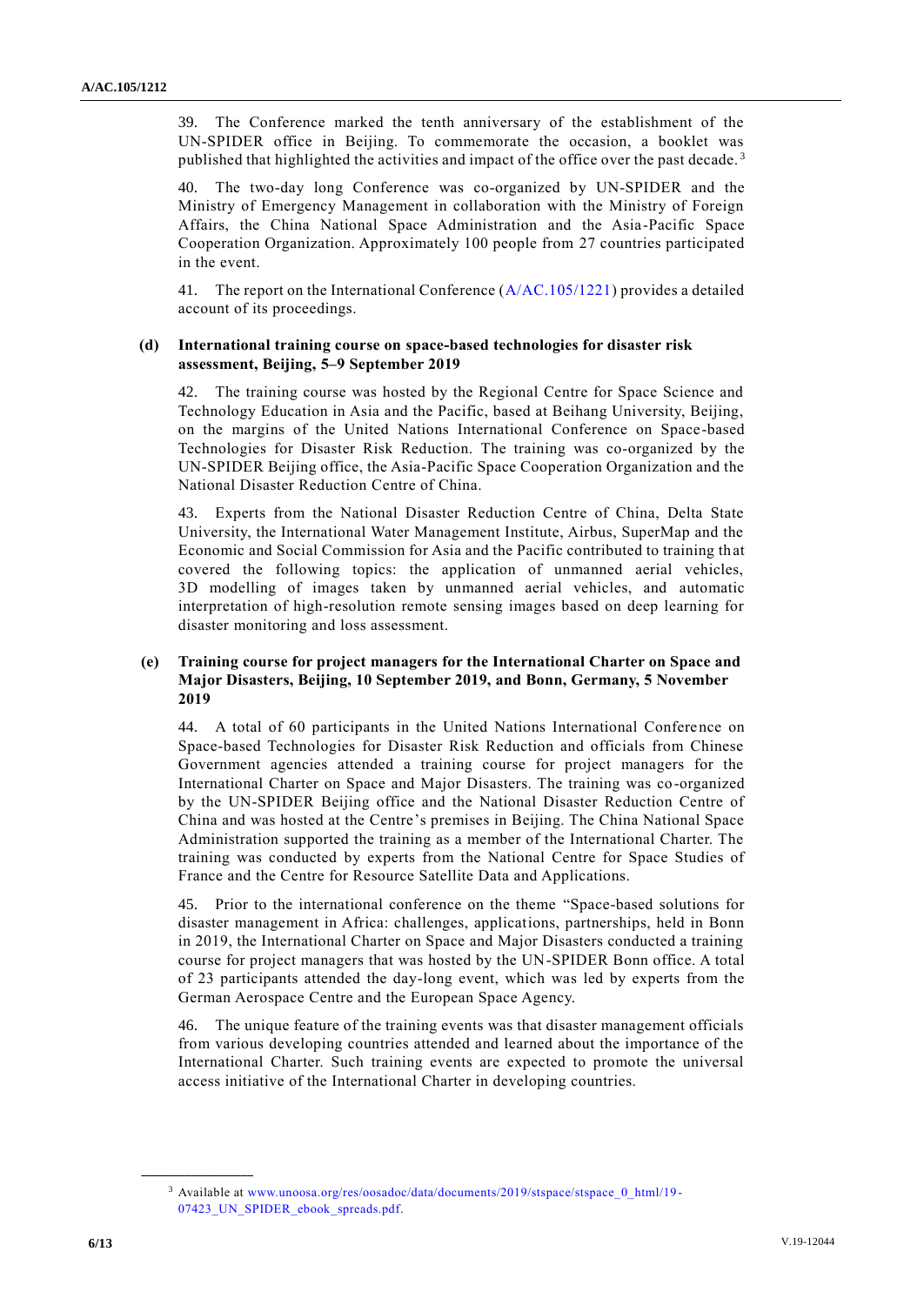# **(f) International conference on the theme "Space-based solutions for disaster management in Africa: challenges, applications, partnerships", Bonn, Germany, 6–8 November 2019**

At the conference, over 100 participants from more than 20 countries discussed the use of space technologies to address the challenges posed by floods, droughts and other natural hazards across Africa. The conference brought together space agencies, national disaster management agencies, international, regional and non-governmental organizations, academic institutions and the private sector. The conference was co-organized by UN-SPIDER and the Center for Remote Sensing of Land Surfaces with the support of the German Aerospace Centre.

48. The event included two panel discussions and several presentations from the space and disaster management communities. During the first panel, experts from space agencies and cartographic institutes discussed space technologies for disaster management in Africa. During the second panel, those working in the area of disaster management discussed the challenges of using such technologies in risk reduction and emergency response efforts.

49. The conference featured a hands-on segment, during which participants had the opportunity to explore a wide range of Earth observation and geospatial solutions to map and analyse floods, droughts, forest fires and other natural hazards through step-by-step exercises.

# **(g) International training course on space-based information systems for ecosystem-based disaster risk reduction, Roorkee, India, 25–29 November 2019**

50. The training focused on the use of techniques for analysing satellite remote sensing image in order to monitor the health of ecosystems and the potential of space-based information in ecosystem-based disaster risk reduction. A total of 36 young research scholars, scientists and professionals from six countries in Asia and Africa attended the course. The training included a visit to a nearby city for scenario generation through the strategic selection of feasible blue -green infrastructure, and provided insight into the role of ecosystems in urban planning and the development of resilient communities.

# **(h) Regional workshop and capacity-building programme on the role of Earth observation in multi-hazard disaster risk assessment and the monitoring of Sendai Framework targets, Ahmedabad, India, 4–8 December 2019**

51. This was the second regional event in South Asia co-organized by the Disaster Management Centre (Interim Unit) of the South Asian Association for Regional Cooperation and UN-SPIDER. It benefited 25 participants belonging to States members of the Association. Experts from UN-SPIDER, the regional support office of the International Water Management Institute and the Centre for Space Science and Technology Education in Asia and the Pacific contributed to the training.

52. The outcome of the activity was enhanced cooperation and sharing of best practices among disaster management agencies and experts in the region, improved engagement in the region and better utilization of space-based and geospatial information in disaster management.

# **2. Contributions to events organized under other initiatives**

# **(a) 2019 International Academy of Astronautics Planetary Defence Conference, Washington, D.C., 27 April–3 May 2019**

53. UN-SPIDER contributed to the session on impact consequences and disaster response and emphasized the need for capacity-building for effective emergency response and disaster management in the event of a near-Earth object threat. The participation of UN-SPIDER in the conference enhanced collaboration between the International Asteroid Warning Network and UN-SPIDER.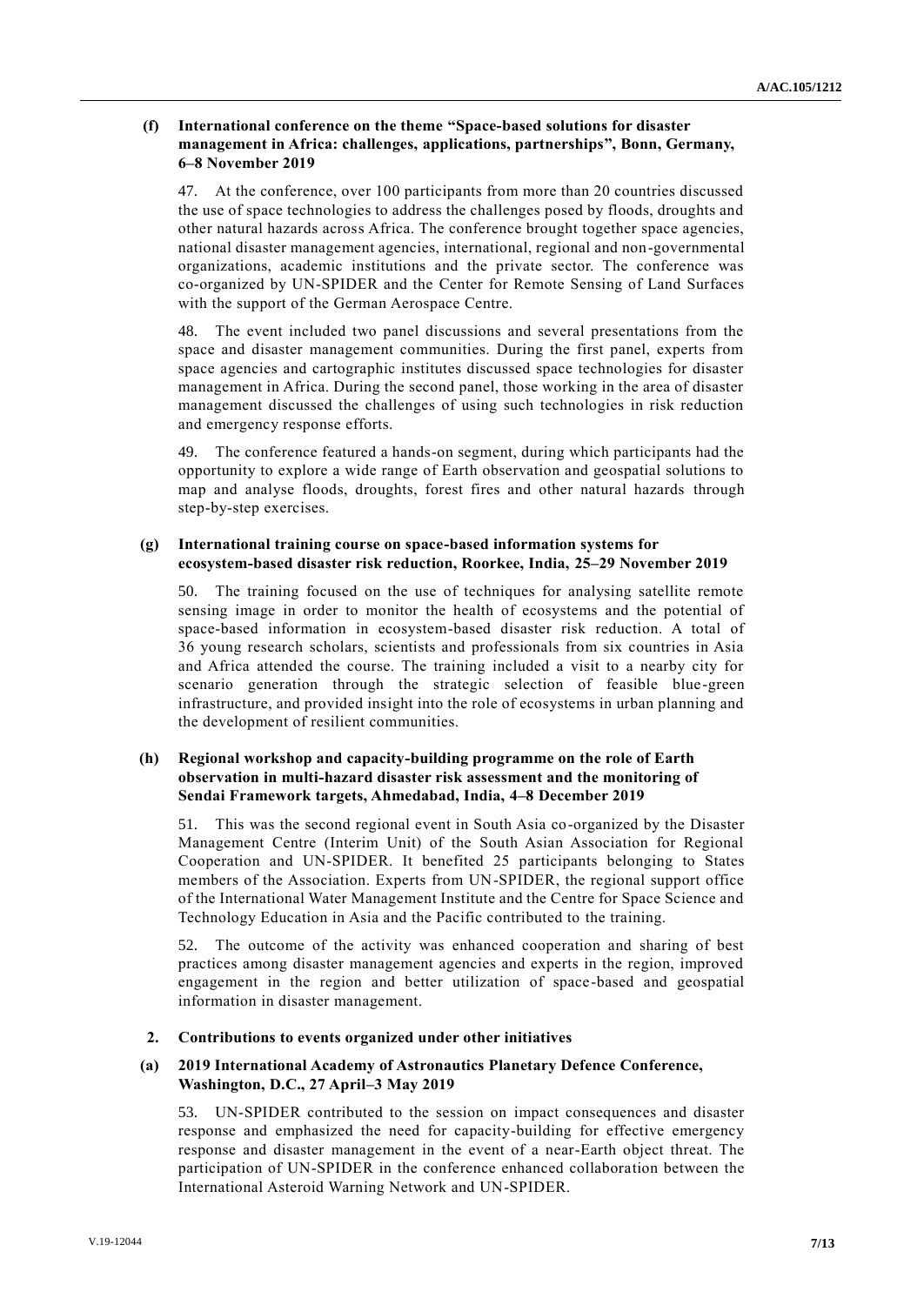# **(b) Participation in the second Resilient Infrastructure Forum, Bogotá, 4–6 June 2019**

54. The second Resilient Infrastructure Forum took place in Colombia on the theme "Towards a safer urban future". UN-SPIDER described how space-based information could be used to increase understanding of the exposure of coastal urban infrastructure to natural hazards and highlighted the importance of land -use changes leading to more frequent and intense flooding in cities in the region.

# **(c) Participation in the annual conference of the Global Flood Partnership, Guangzhou, China, 11–13 June 2019**

55. The 2019 conference of the Global Flood Partnership was hosted by Sun Yat-sen University in Guangzhou, China, and brought together more than 150 participants from relevant communities. The conference discussed how to best foster dialogue between scientists and users on how to use the products generated by members of the Global Flood Partnership.

# **(d) 2019 international space training course by the Korea Aerospace Research Institute, Daejeon, Republic of Korea, 11 and 12 July 2019**

56. A total of 32 participants from approximately 22 countries attended the training course. UN-SPIDER experts delivered sessions on Earth observation for the Sendai Framework, Sustainable Development Goals and emergency response; and the use of microwave remote sensing analysis to provide support following tsunamis such as the ones that struck Indonesia in 2004 and Sendai, Japan, in 2011.

# **(e) Twenty-third session of the Intergovernmental Consultative Committee on the Regional Space Applications Programme for Sustainable Development, Bangkok, 27–29 August 2019**

57. During the session, Committee members comprehensively discussed the implementation of the Asia-Pacific Plan of Action on Space Applications for Sustainable Development (2018–2030). UN-SPIDER presented the activities of the Office for Outer Space Affairs and UN-SPIDER.

# **(f) Committee on Disaster Risk Reduction, Bangkok, 28–30 August**

58. As a subsidiary body of the Economic and Social Commission for Asia and the Pacific, the Committee on Disaster Risk Reduction is the intergovernmental legislative forum on this topic. UN-SPIDER outlined its efforts in contributing to disaster risk reduction, in particular by promoting the use of space-based information in support of the Sendai Framework.

# **(g) United Nations Office for Disaster Risk Reduction and International Science Council expert meeting on hazard terminology and classification, Geneva, 22–24 October 2019**

59. As part of a project to review hazard terminology, the United Nations Office for Disaster Risk Reduction and the International Science Council conducted the expert meeting to review and update the list of hazards to be consider ed during the implementation of the Sendai Framework; to discuss and agree on a new template to present information on such hazards; and to agree on the structure and content of the report to be prepared as part of the project. UN-SPIDER took the opportunity to add to the list the hazard entitled "near-Earth object" and the text proposed by UN-SPIDER and the International Asteroid Warning Network to describe this hazard.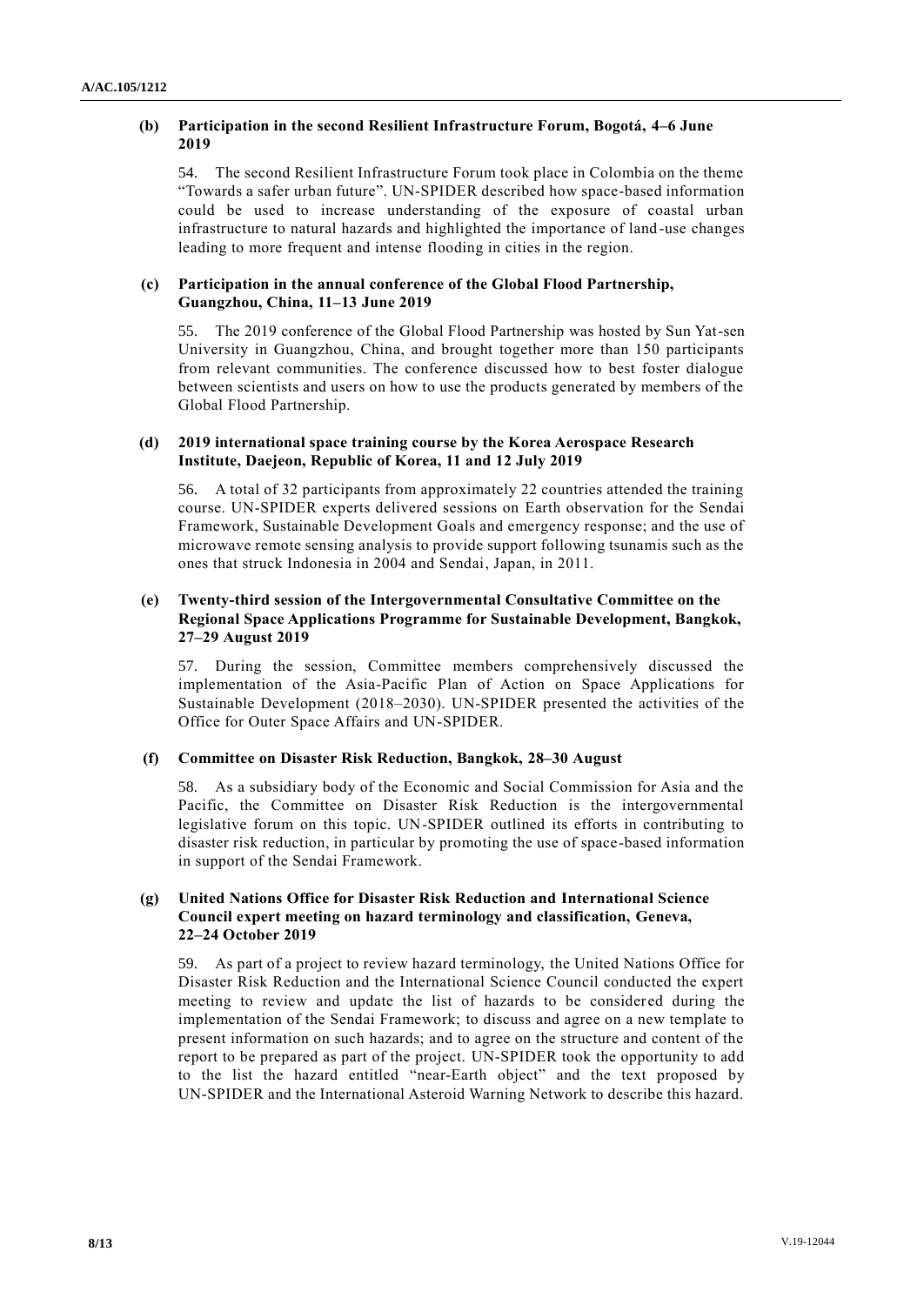# **(h) Regional Committee of United Nations Global Geospatial Information Management workshop and AfricaGIS conference on the theme "Innovations in geospatial technologies for achieving Sustainable Development Goals in Africa", Kigali, 18–22 November 2019**

60. UN-SPIDER was represented at the AfricaGIS conference in Kigali. In parallel, the Regional Committee of United Nations Global Geospatial Information Management for Africa held an international workshop on operationalizing the Integrated Geospatial Information Framework, at which UN-SPIDER gave a presentation on its work and the work of the Office for Outer Space Affairs. The workshop was attended by representatives of more than 25 African countries and United Nations entities.

# **(i) Eighth African Space Leadership Congress, entitled "Space science and technology for sustainable development: prospects and challenges of African space development", Addis Ababa, 2–4 December 2019**

61. UN-SPIDER delivered a presentation at the Congress, which was organized by the Ethiopian Space Science and Technology Institute. The event was aimed at promoting the benefits of space science and technology among political leaders, decision makers, academics and researchers. Participants discussed the current status of African space programmes, policies and implementation strategies, the importance of intra-African coordination and collaboration in space science and technology and the role of space in the achievement of the Sustainable Development Goals.

62. UN-SPIDER made use of the occasion to follow up with stakeholders from the Ethiopian Space Science and Technology Institute, the African Union Commission, the National Disaster Risk Management Commission of Ethiopia and others it had met during the institutional strengthening mission to the country in August 2019.

# **C. Knowledge management**

63. Knowledge management is at the core of UN-SPIDER activities. By systematically and continuously compiling the knowledge and available resources held by individuals and institutions, UN-SPIDER aims to transfer lessons learned, highlight innovations and foster collaborative practices. The communities involved in the field of work of UN-SPIDER include many different actors: disaster responders, disaster risk specialists, policymakers, remote sensing experts, space technology providers, academics and researchers.

# **Knowledge portal**

64. The UN-SPIDER knowledge portal [\(www.unspider.org\)](http://www.unspider.org/) is one of the cornerstones of the programme as it hosts information on all activities conducted by the programme as well as by the disaster management, emergency response and space communities.

65. The number of visitors to the portal has continually increased since it was launched. In 2019, the average number of monthly visits to the knowledge portal increased by almost 40 per cent, from 22,000 to around 30,000. By the end of 2019, the number of content items had increased to more than 8,600. The sections with the highest addition rates include the news, events, data sources and institutions sections.

66. To enable a broader audience to access the information, step-by-step procedures, known as recommended practices, were created by the programme and its partners.

67. The Space and Upper Atmosphere Research Commission of Pakistan, which is a UN-SPIDER regional support office, established the following two recommended practices: "flood mapping and damage assessments using Sentinel-2 optical imagery" and "flood hazard modelling".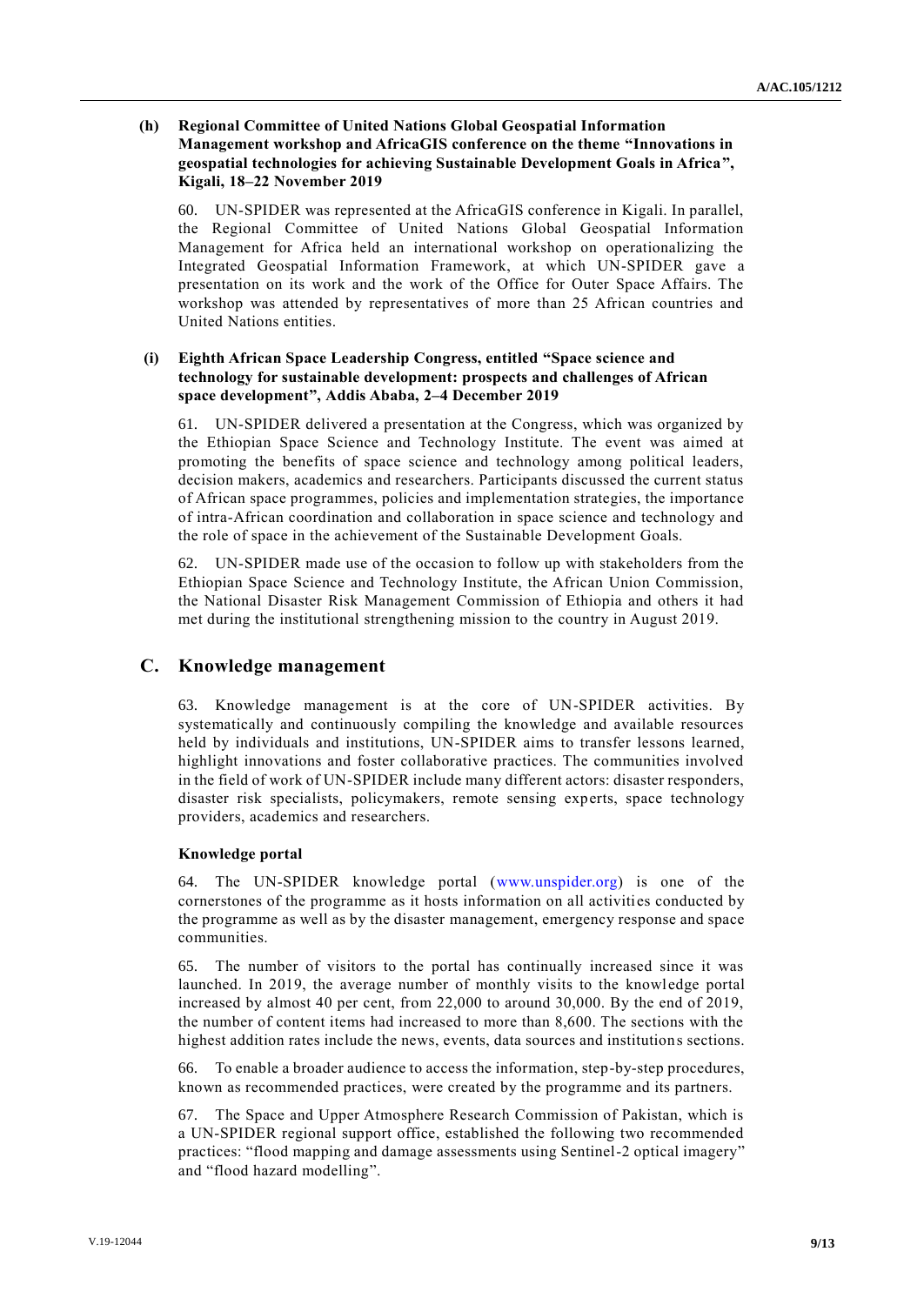68. Airbus Defence and Space established a recommended practice on the use of digital elevation data for storm surge coastal flood modelling. The application of this recommended practice shows the strength of the use of high-resolution digital elevation models when mapping the potential extent of storm surges in coastal areas.

69. The visiting scientist from Mexico developed a recommended practice on mudslides and associated flood detection using Sentinel-1 data. The practice is useful for mapping the extent of massive landslides using radar imagery.

70. The recommended practice on burn severity mapping was updated and improved by the Agustin Codazzi Geographic Institute of Colombia, a UN-SPIDER regional support office. This recommended practice makes use of Landsat 8 or Sentinel-2 optical imagery to design forest restoration plans and identify areas prone to soil erosion.

71. Three background information pages on how to use space-based technologies to address specific hazards, entitled "data applications of the month", were published. They covered the topics of soil erosion, land degradation and locust monitoring.

72. To facilitate the discovery of relevant content on the UN-SPIDER knowledge portal and encourage users to explore related pages, the website 's information architecture has been improved by creating additional entry points, such as the possibility to browse content by country and natural hazard, which have been categorized using the classification system used by the disaster community.

73. In view of the increasing number of online learning opportunities, UN-SPIDER created a page on the knowledge portal that provides links to third party resources such as webinars and massive open online courses. In addition, lists of relevant instructional videos have been curated on the UN-SPIDER YouTube channel and categorized according to the hazard the video relates to, such as floods and droughts.

# **D. Support to emergencies**

74. As part of its activities, UN-SPIDER facilitated activation of the International Charter on Space and Major Disasters on the following four occasions:

(a) On behalf of the United Nations Development Programme country office in Zimbabwe owing to Cyclone Idai, which struck eastern Zimbabwe on 14 March and killed over 98 people, with hundreds more missing;

(b) On behalf of the Iranian Space Agency, a UN-SPIDER regional support office. Heavy rainfall caused widespread flooding in the southwestern province s of Golestan and Mazandaran that killed at least 45 people and injured many others, with flash floods and mudflows damaging thousands of buildings;

(c) On behalf of the National Disaster Management Centre of South Africa, owing to floods and mudslides in Durban and KwaZulu-Natal Province in South Africa, which killed more than 60 people and displaced more than 1,000;

(d) On behalf of the Department of Civil Protection of Cameroon, following heavy rains in the far north of the country that caused the Logone River to overflow and inundate Zina, Maga and Kai-Kai districts, affecting 19,359 people in Zina district and 16,215 people in Kai-Kai district.

75. UN-SPIDER also provided space-based information and support to several Member States and organizations that requested assistance following disasters:

(a) To Namibia in addressing the severe drought that struck the country in early 2019. UN-SPIDER and the Center for Remote Sensing of Land Surfaces generated a time series of maps based on the standard vegetation index in order to compare droughts between 2001 and 2018;

(b) To the World Food Programme, through its United Nations Humanitarian Response Depot, in planning emergency assistance in the Bahamas in the aftermath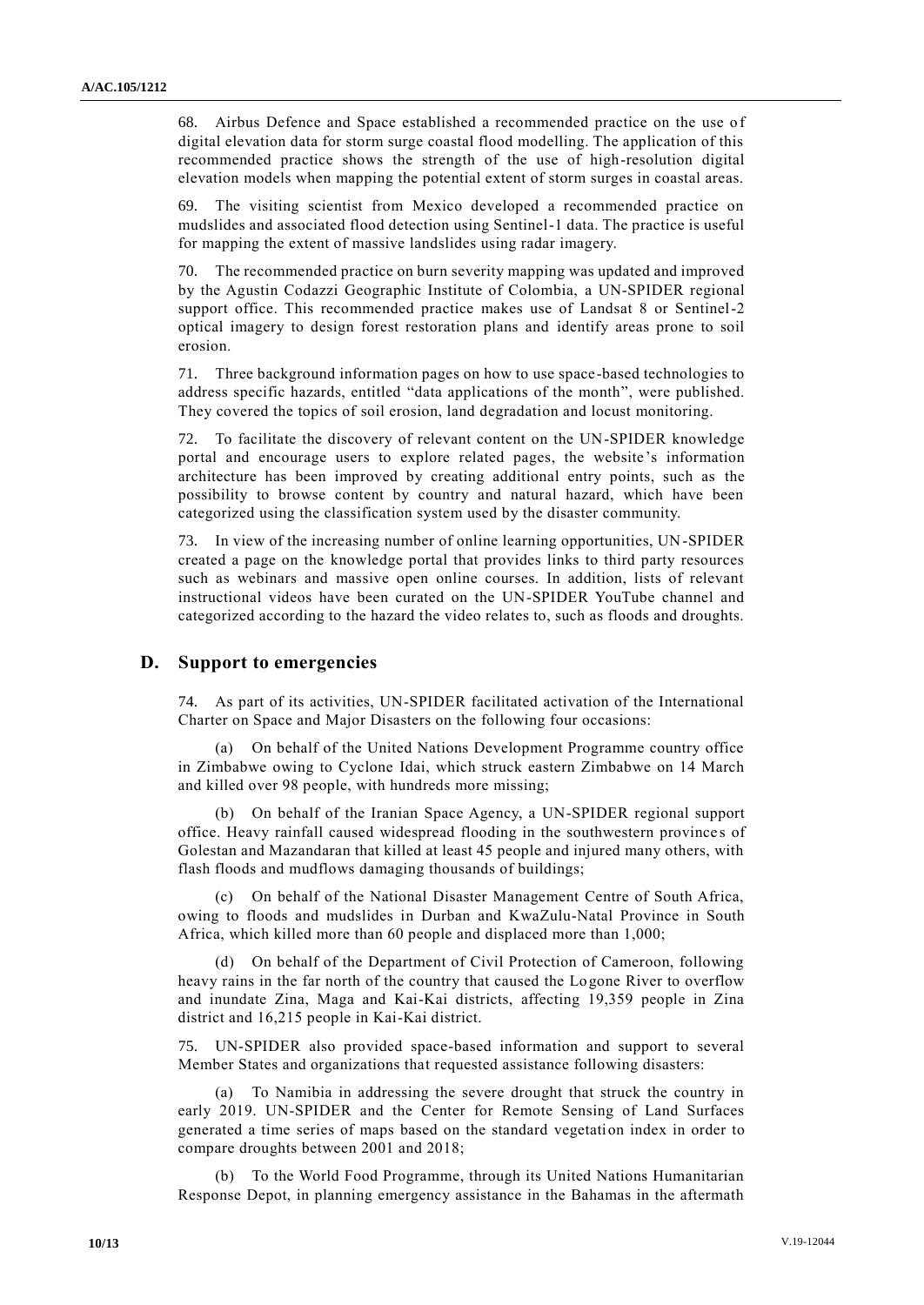of Hurricane Dorian. At the request of UN-SPIDER, Maxar technologies collected high-resolution satellite images that were made available through their open data programme, and provided a damage assessment made by crowd assessors;

(c) To the Space and Upper Atmosphere Research Commission of Pakistan in obtaining high-resolution synthetic aperture radar data to assess the damage caused by an earthquake in the eastern part of the country. At the request of UN-SPIDER, Airbus Defence and Space donated to the Commission satellite data from the SPOT, Pleiades, TerraSAR-X and TanDEM-X satellites;

(d) To the Department of Civil Protection of Cameroon and the field office of the Office for the Coordination of Humanitarian Affairs in their response to the floods in the far north of the country.

#### **(a) Raising awareness of the International Charter on Space and Major Disasters**

76. Cooperation between the International Charter and the Office for Outer Space Affairs was highlighted and detailed in statements and presentations at several international events and conferences during the reporting period. Every opportunity was taken by the Office to raise awareness of the opportunities offered by the International Charter, in particular, its universal access initiative.

77. UN-SPIDER has been working with relevant institutions in Cameroon, Costa Rica, South Africa, Viet Nam and Zimbabwe to support them in becoming authorized users of the International Charter.

#### **(b) Raising awareness of the Copernicus Emergency Mapping Service**

78. In addition to raising awareness of the Charter, the Copernicus Emergency Mapping Service was also highlighted and detailed in statements and presentations at international events and missions during the reporting period. Every opportunity was taken by the Office to raise awareness of the emergency mechanism, including during the Bonn International Conference in November 2019.

#### **(c) Other emergency support activities**

79. To complement the efforts of the emergency response community, the Office for Outer Space Affairs contributed to the International Working Group on Satellite-based Emergency Mapping, a voluntary group of organizations involved in satellite -based emergency mapping. The meeting of the International Working Group was hosted during the Bonn International Conference in November 2019.

# **III. Voluntary contributions**

80. In its resolution [74/82,](http://undocs.org/A/RES/74/82) the General Assembly encouraged Members States, on a voluntary basis, to provide UN-SPIDER with the additional resources necessary to address the increasing demand for support successfully and in a timely manner. Since its establishment, the programme has benefited from voluntary contributions (cash and in-kind) from the following Governments: Austria, China, Croatia, Czechia, Germany, Indonesia, Republic of Korea, Spain, Switzerland and Turkey.

81. The successful implementation of activities in 2019 benefited from the support and voluntary contributions received from the following Governments and entities:

(a) The Government of China contributed 1,250,000 yuan to support the activities of the UN-SPIDER office in Beijing and the services of two experts from the National Disaster Reduction Centre of China and the China National Space Administration on a non-reimbursable loan basis;

(b) The University of Bonn in Germany contributed 101,474 euros towards the conduct of activities by the UN-SPIDER office in Bonn between June 2019 and June 2020. In June 2019, a five-year cooperation agreement was signed between the University of Bonn and the UN-SPIDER office in Bonn, funded by the German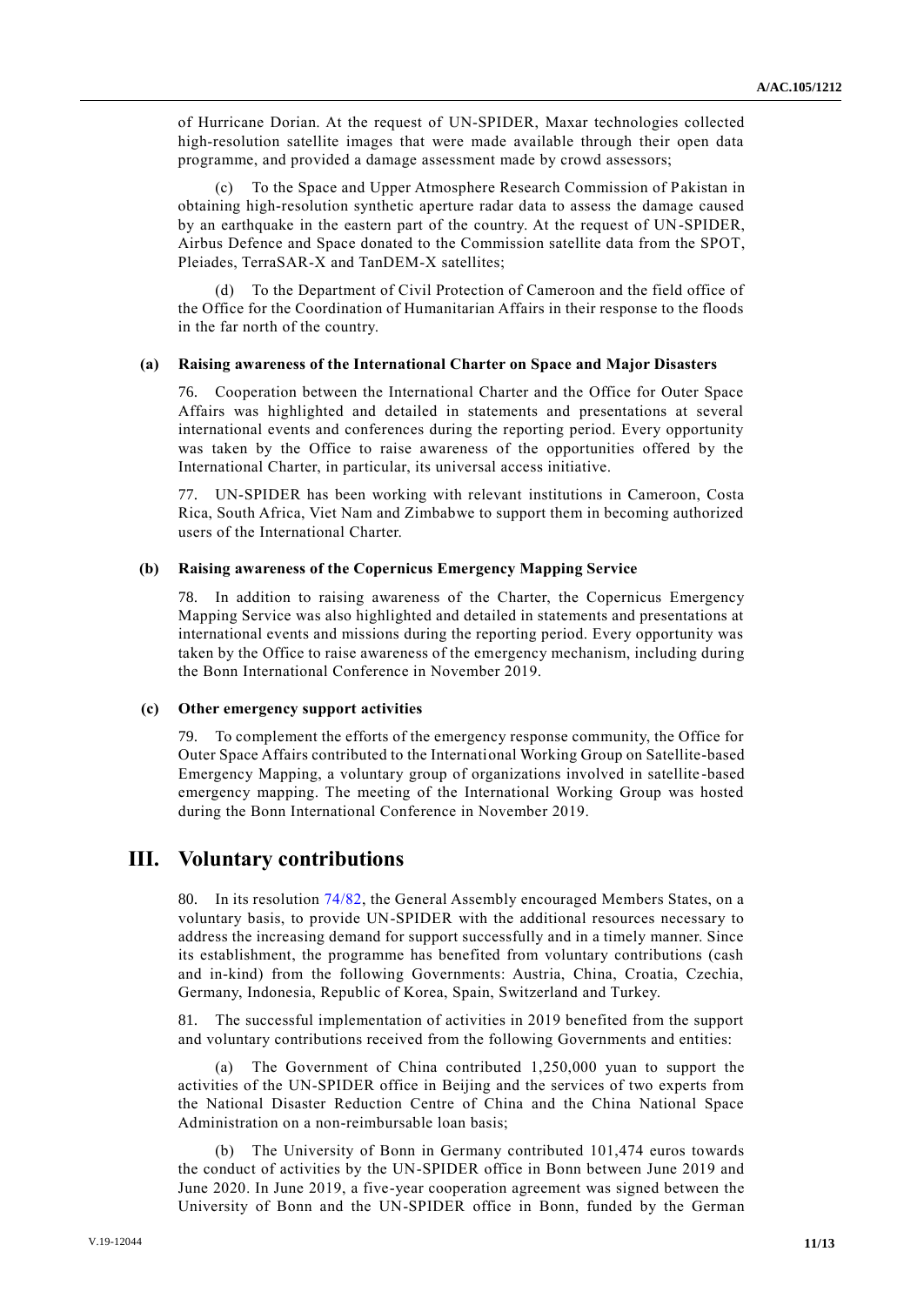Aerospace Centre. Within the scope of this cooperation agreement, UN-SPIDER will plan and implement international conferences and expert meetings, undertake knowledge management efforts and provide technical advisory support to Member States, with a focus on Africa;

(c) The Government of Germany contributed the services of an associate expert on a non-reimbursable loan basis;

(d) The Government of Mexico, through the Autonomous University of the State of Mexico and the National Science and Technology Council of Mexico, supported the stay of a visiting scientist in the Bonn office;

(e) The China National Space Administration, the Asia-Pacific Space Cooperation Organization and the Regional Centre for Space Science and Technology Education in Asia and the Pacific contributed to the annual conference organized by UN-SPIDER in Beijing;

(f) The German Aerospace Centre and the Center for Remote Sensing of Land Surfaces contributed to the annual international conference organized by UN-SPIDER and the University of Bonn in Germany;

(g) The Space and Upper Atmosphere Research Commission of Pakistan provided two recommended practices; one for flood mapping and another one for flood hazard assessment;

(h) The Agustin Codazzi Geographic Institute of Colombia provided an updated recommended practice to assess the severity of forest fires;

GeoSAR México donated SPOT satellite imagery to create an updated version of a digital elevation model of the cone of Fuego volcano in Guatemala;

Airbus Defense and Space provided a recommended practice and high-resolution radar satellite imagery for the rapid mapping efforts made by the Space and Upper Atmosphere Research Commission of Pakistan following an earthquake in Pakistan in September 2019;

(k) The Agustin Codazzi Geographic Institute of Colombia provided an updated recommended practice that has already been uploaded to the UN-SPIDER knowledge portal;

(l) The National Disaster Reduction Centre contributed to the Beijing training programme.

82. In-kind contributions made by members of the network of regional support offices have been acknowledged above in this report. The programme is aimed at increasing those inputs as the demand for support from Member States increases significantly. The in-kind and in some cases financial contributions of those organizations are recognized as key to the success of the programme in 2019 and demonstrate the value of UN-SPIDER in building partnerships to improve the capabilities of national and regional institutions with a role in disaster risk reduction and emergency response in developing countries.

# **IV. Conclusions**

83. UN-SPIDER is systematically working to achieve its mission by being a gateway to space information for disaster management, by serving as a bridge between the disaster management, risk management and space communities and by being a facilitator of capacity-building and institutional strengthening, particularly for developing countries.

84. As a result of its awareness-raising activities in 2019, notably through the UN-SPIDER knowledge portal, States Members of the United Nations, especially developing countries, are now more aware of how space-based information can